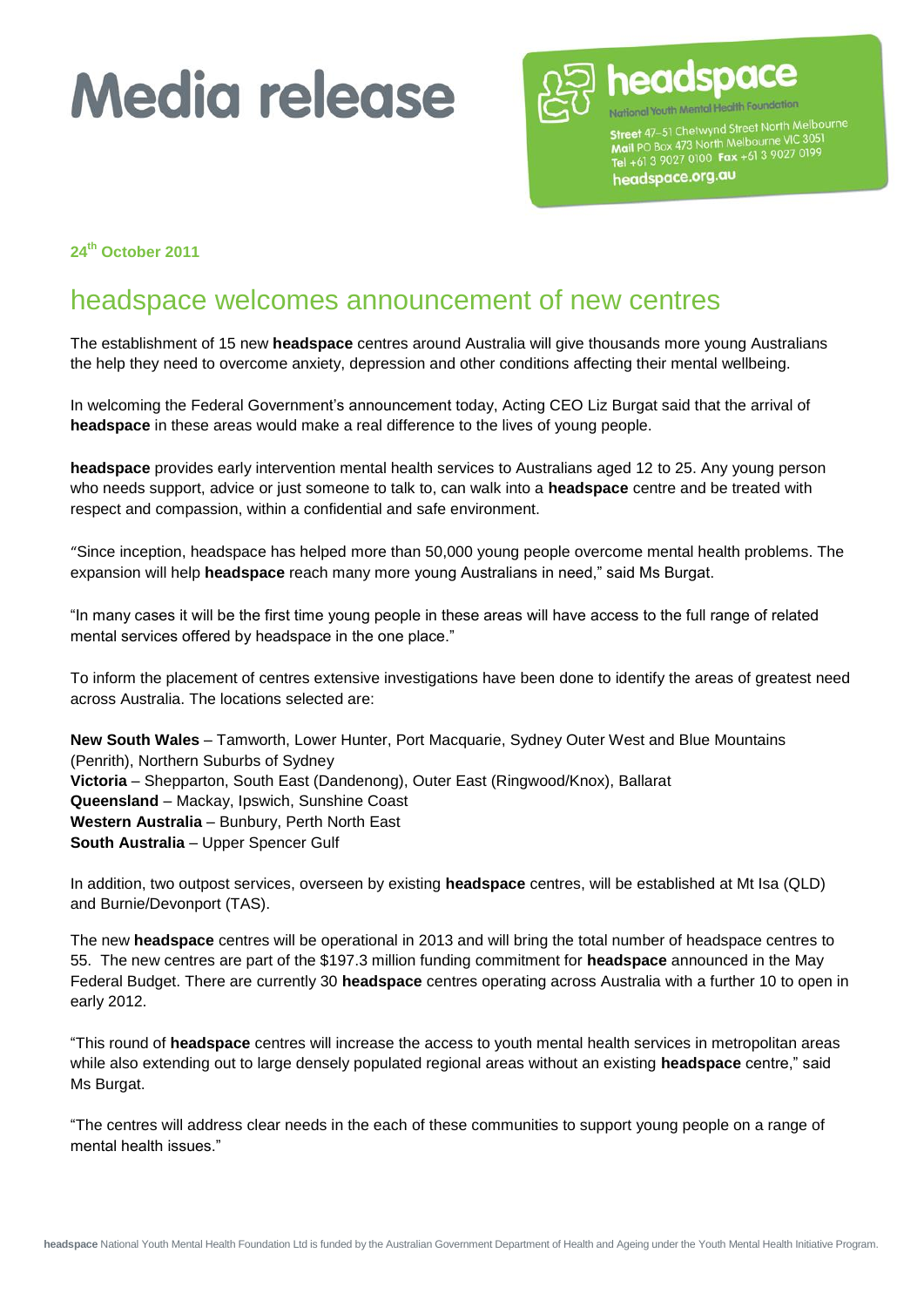

Street 47-51 Chetwynd Street North Melbourne Street 47–51 Cherwyno Sireet Norman<br>Mail PO Box 473 North Melbourne VIC 3051<br>Tel +61 3 9027 0100 Fax +61 3 9027 0199 headspace.org.au

The establishment by **headspace** a comprehensive online and telephone counselling service, **eheadspace**, which begins as a 24-hour service today, further boosts coverage to young Australians.

"We know from the successful **eheadspace** pilot that many young Australians are comfortable with online counselling and it can especially benefit people who have previously been forced to travel hours to the nearest face-to-face services," said Ms Burgat.

Determining the location of the new **headspace** centres is based on several considerations to ensure that **headspace** delivers services in the areas of greatest need. They include: the distance from existing **headspace**  centres; the number of young people in the area; population growth; social and economic disadvantage; accessibility of the location and the readiness of the location to set up a **headspace** centre.

The investigation process to determine locations for new headspace centres is completed in consultation with the Department of Health and Ageing, State and Territory Governments, the Commonwealth and the **headspace** Board.

**headspace media contact: Carly Wright 0413 025 385 [cwright@headspace.org.au](mailto:cwright@headspace.org.au)**

### Notes: new headspace centre locations

| <b>I</b> nsw | <b>Sydney - Northern Suburbs</b>                                                          |
|--------------|-------------------------------------------------------------------------------------------|
|              | The Northern suburbs of Sydney, including Hornsby, have one of the largest youth          |
|              | populations (over 65,000) in New South Wales that does not already have a headspace       |
|              | centre. There is currently no headspace centre in Northern Metropolitan Sydney. Strong    |
|              | community and stakeholder advocacy and for a new centre in the Northern Sydney region     |
|              | indicates a healthy readiness to proceed with establishing a centre.                      |
|              | <b>Sydney - Outer West and Blue Mountains (Penrith)</b>                                   |
|              | Outer West and Blue Mountains region, which is centred around Penrith, has a youth        |
|              | population of over 58,000 and is subject to significant disadvantage. It is an area of    |
|              | anticipated high demand for a headspace centre. This headspace centre will                |
|              | complement the Mt Druitt and Parramatta centres.                                          |
|              | <b>Newcastle (Lower Hunter)</b>                                                           |
|              | Newcastle is a major regional centre with high need for a youth mental services. With a   |
|              | youth population of well over 50,000 and significant pockets of disadvantage. It is 30km  |
|              | from an existing centre in the smaller centre of Maitland (youth population 12,000) which |
|              | will provide opportunities for collaboration.                                             |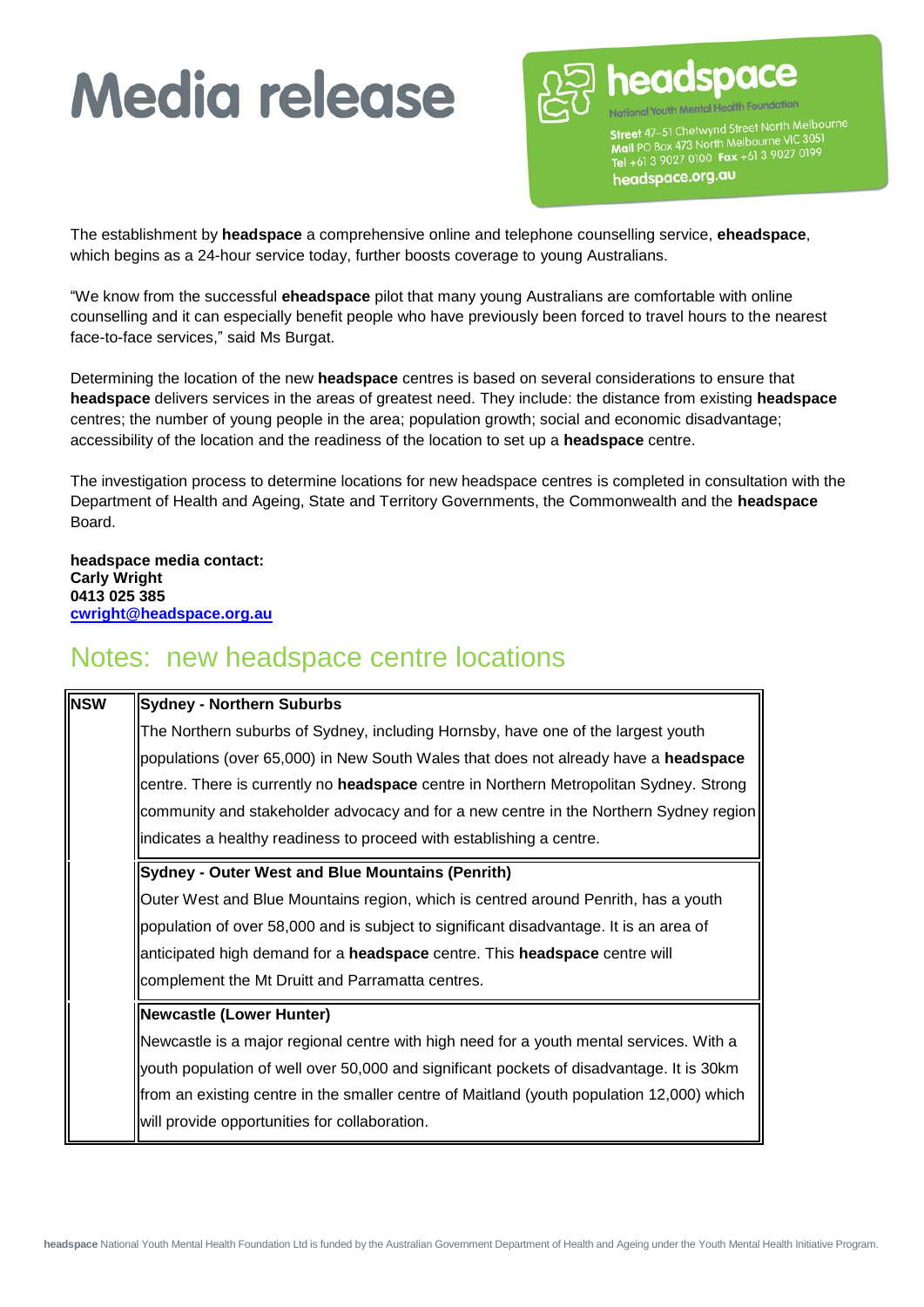

Street 47–51 Chetwynd Street North Melbourne<br>Tra North Melbourne VIC 3051 **Street** 47–51 Chetwyno Site Prochors VC 3051<br>Mail PO Box 473 North Melbourne VIC 3051<br>Tel +61 3 9027 0100 Fax +61 3 9027 0199 headspace.org.au

**Port Macquarie** Port Macquarie has a youth population of 11,000 and it is over three hours travel to the closest existing **headspace** centre (located at Coffs Harbour). There are pockets of disadvantage and evidence of local capacity to hit the ground running. Port Macquarie is clearly a priority location for a **headspace** centre. **Tamworth** The Tamworth region, including Gunnedah, has a youth population of over 14,000. It is over three hours travel time to the closest **headspace** centre and has pockets of significant disadvantage. This makes Tamworth a logical candidate for a **headspace** centre. **VIC Melbourne - South East (Dandenong)** The South East Melbourne, centred around Dandenong, has one of the largest youth populations (over 125,000) in Australia. The establishment of a **headspace** centre in the Dandenong area will be a significant step in **headspace** services becoming more accessible for Victoria's young people. **Melbourne - Outer East (Ringwood/Knox)**  The Outer East of Melbourne has a very large youth population of over 90,000 and will play a key part in making **headspace** available to young Victorians. The establishment of a **headspace** centre in the Outer East will compliment centres in Frankston, St Kilda, Collingwood and the proposed Dandenong centre to provide a network of centres for the Southern and Eastern suburbs of Melbourne. **Shepparton** Shepparton has a youth population of over 11,000 and significant disadvantage. It is approximately a two hour journey from the closest **headspace** centre in Bendigo. **headspace** Shepparton will fulfil an important role in delivering youth friendly mental health services to regional Victoria. **Ballarat** Ballarat is the second largest regional centre in Victoria (after Geelong) with a youth population of approximately 20,000. With a strong local interest in the development of a **headspace**, Ballarat will be a significant step forward in taking **headspace** to regional Victoria. QLD **Mackay** Mackay has a youth population of around 21,000 - the third largest outside of Brisbane.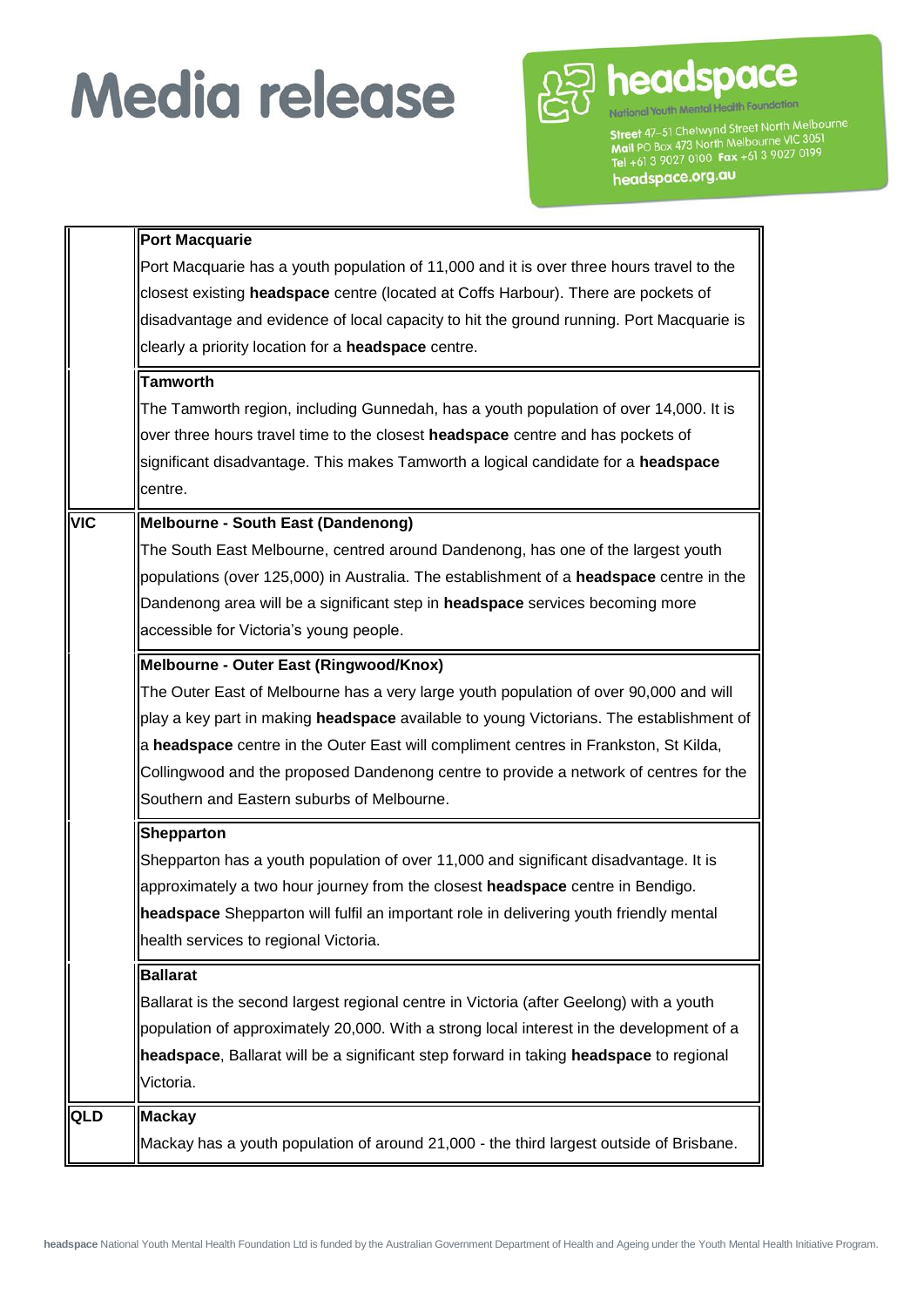

Street 47–51 Chetwynd Street North Melbourne **Street** 47–51 Chetwyno Site Prochors VC 3051<br>Mail PO Box 473 North Melbourne VIC 3051<br>Tel +61 3 9027 0100 Fax +61 3 9027 0199 headspace.org.au

Due to its remoteness and significant disadvantage Mackay is a priority location for **headspace** in Queensland. A strong local group of services that has been lobbying indicate readiness for the **headspace** centre to be established. **Ipswich**  Ipswich has the third largest youth population in Brisbane of 53,000 young people. It is an area of significant disadvantage and a logical location for a **headspace** centre. **Sunshine Coast** The Sunshine Coast is the third largest urban centre in Queensland behind Brisbane and the Gold Coast, with a youth population in excess of 25,000. With strong support and readiness of local services, **headspace** Sunshine Coast will progress quickly and provide a service to the numerous communities in the area. **WA City of Swan Perth - North East** The North East of Perth has a youth population of around 41,000, a **headspace** centre will be a key component in providing access to youth mental health services in Perth. A centre in the City of Swan will compliment the established Fremantle **headspace** centre and the new **headspace** centre in Osborne Park. There has been a strong commitment from services in the North East area which indicates the **headspace** centre will be well supported. **Bunbury** Bunbury has the largest youth population outside of Perth, approximately 18,000. It is two hours travel from the closest existing **headspace** centre in Fremantle making it an important location to reach young people in Western Australia. **SA Upper Spencer Gulf**  With Port Pirie, Port Augusta and Whyalla all figuring in the top five regional youth populations in South Australia outside of Adelaide, the Mid North is an important location for the expansion of **headspace** in South Australia.